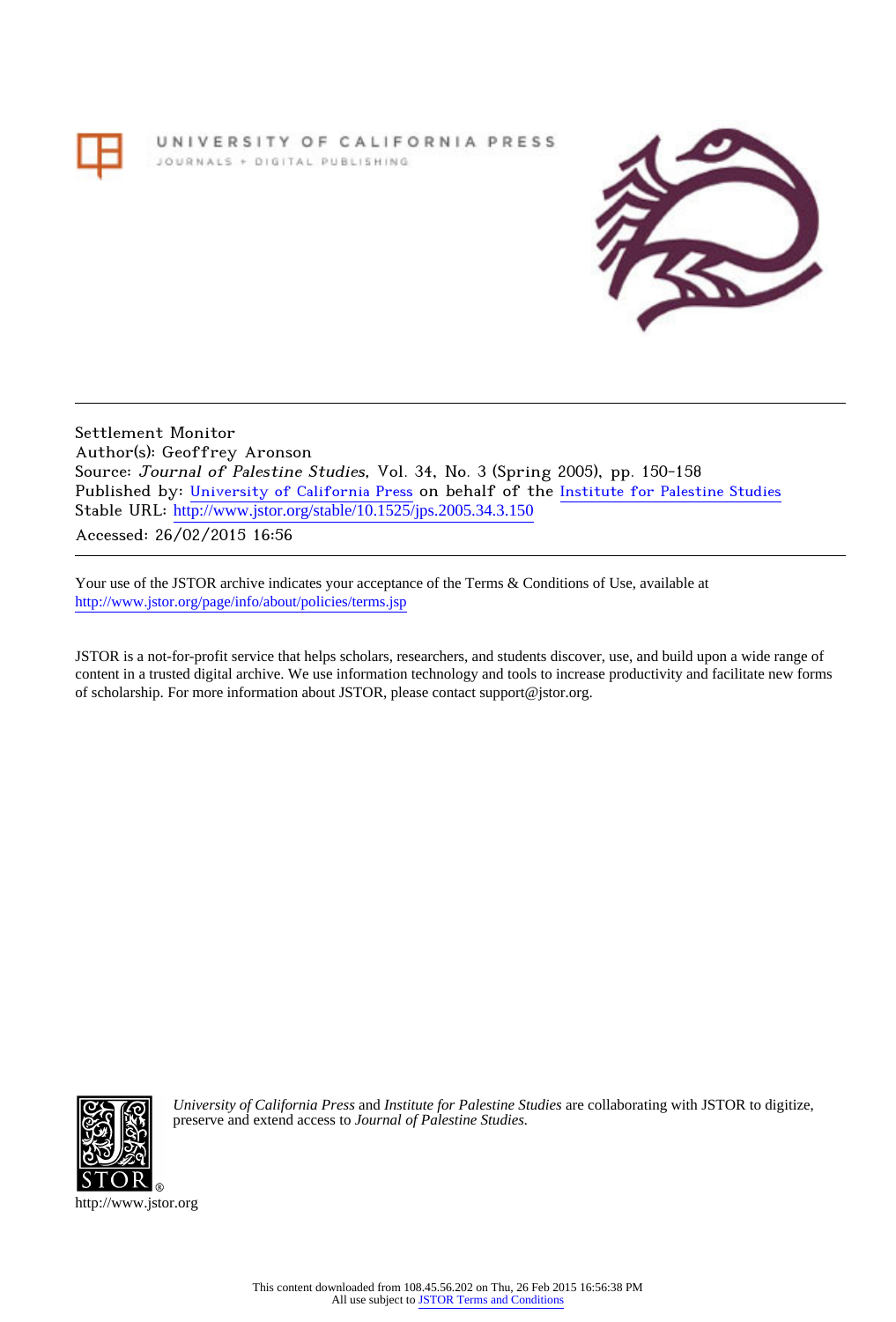# **EDITED BY GEOFFREY ARONSON**

*This section covers items—reprinted articles, statistics, and maps—pertaining to Israeli settlement activities in the Gaza Strip and the West Bank, including East Jerusalem, and the Golan Heights. Unless otherwise stated, the items have been written by Geoffrey Aronson for this section or drawn from material written by him for* **Report on Israeli Settlement in the Occupied Territories** *(hereinafter* **Settlement Report***), a Washington-based bimonthly newsletter published by the Foundation for Middle East Peace.* **JPS** *is grateful to the foundation for permission to draw on its material. Major documents relating to settlements appear in the Documents and Source Material section.*

| Israel and the PA Plan for Disengagement<br>Palestinians Consider Uses for Settlements after Disengagement 152 |  |
|----------------------------------------------------------------------------------------------------------------|--|
| <b>Settlement Expansion Continues</b><br>Outpost Survey in the Occupied Territories, 2004, by Peace Now 156    |  |
| <b>Short Takes</b> experience in the contract of the contract of the contract of $157$                         |  |

# **ISRAEL AND THE PA PLAN FOR DISENGAGEMENT**

# **SETTLERS LOSING THE BATTLE FOR GAZA SETTLEMENTS**

*From* Settlement Report, *February– March 2005.*

Prime Minister Ariel Sharon's plan to "disengage" Israel from the Gaza Strip and a small part of the northern West Bank achieved political and operational critical mass in late 2004.

A December vote in the Likud Central Committee opened the way to a national unity "disengagement coalition" that features the Labor party as a junior partner, marking a signal political defeat for forces within Sharon's own party who opposed the plan.

The operational momentum of the plan also continued to grow. In early December the more than 200 teachers in Gaza settlements met with officials in the Ministry of Education to reach agreement on new employment after the evacuation of the 17 settlements in the Gaza Strip and four in the northern West Bank. On December 26, Yonatan Bassi, head of the government Disengagement Administration, announced, "All of the residents of [the Gaza settlement] Pe'at Sadeh, 20 families in all, as well as five additional families from other settlements, will move together to moshav Mavqi'im" in Israel.

Military and logistical preparations for the \$680 million redeployment proceed apace, including advanced consideration of the construction of a trench along the Gaza-Egypt border—and the associated destruction of perhaps hundreds of Palestinian dwellings along its route—meant to prevent the construction of arms smuggling tunnels. The evacuation of Gaza settlements is to begin on 3, July 2005, and run for twelve weeks.

While the fate of the settlements noted in the plan has been all but sealed, the vast majority of settlements continue to thrive and prosper. The settler population increased by six percent during 2004 to 250,179 (not including 180,000 in East Jerusalem), and almost 4,000 new settlement dwelling units are currently under construction.

Notwithstanding the ever-present momentum of settlement expansion throughout the West Bank and East Jerusalem, the

*Journal of Palestine Studies* Vol. XXXIV, No. 3 (Spring 2005), pp. 150-158, ISSN: 0377-919X; electronic ISSN: 1533-8614.<br>© 2005 by the Institute for Palestine Studies. All rights reserved. Please direct all requests for to photocopy or reproduce article content through the University of California Press's Rights and Permissions website, at http://www.ucpress.edu/journals/rights.htm.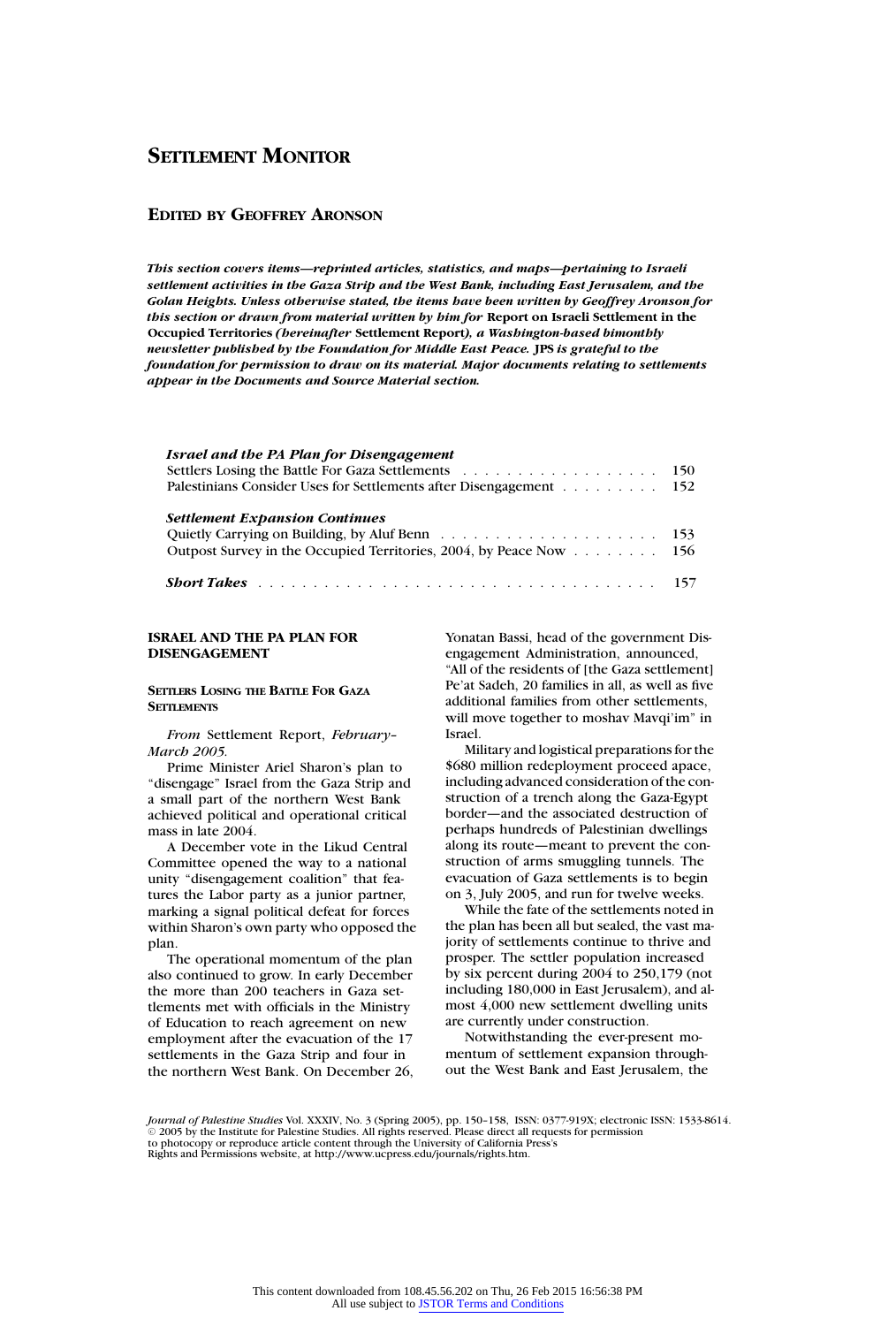settler-led campaign to block implementation of the disengagement plan, and more critically the campaign to undermine any future evacuation of additional settlements in the West Bank, has suffered a cascade of setbacks unprecedented in the history of Israel's 37-year settlement enterprise. These reversals have alarmed the settlement movement as never before and as a consequence have raised fears of a violent and perhaps bloody summer as settlements are evacuated.

The IDF, charged with the task of evacuating areas slated for disengagement, remains profoundly ambivalent about its mission. One day after settler leaders warned chiefof-staff Moshe Ya'alon that thousands of religious soldiers would not follow orders to evacuate settlements, Deputy Defense Minister Ze'ev Boim said that such a refusal could torpedo the disengagement plan. As the IDF issues the operational orders guiding evacuation, those settlers and their allies committed to physically obstructing the withdrawal are ambiguously described as "our forces." As the Israeli newspaper *Ma'ariv* described it, "In such a fashion a situation may be created in which 'our forces' will be required to evacuate 'our forces' from their homes, to manacle them and to confine them to holding camps. In the most extreme instance, 'our forces' (settlers and right-wing activists) battle 'our forces' (soldiers and police), even going so far as to open fire upon them"

One senior member of the security forces was reported to have called this scenario "a coalition of the insane. Thousands of settlers hunker down in the settlements scheduled for evacuation. Some of them are prepared to use arms. Settlers and soldiers grab each others' throats while Hamas missiles fly overhead."

As the political prospects favoring implementation of the disengagement plan have grown, so too has the militancy of the settler, religious, and right-wing opposition. The statements and actions of these opponents, however, have more often than not been uncharacteristically politically inept, highlighting their political marginalization and the Israeli public's increasing disaffection with their efforts.

The settlers made a key strategic mistake in underestimating Sharon's determination to evacuate a few settlements in order to secure the future of most of them. Many veterans of Gush Emmunim had long collaborated with Sharon in their shared mission to expand the settlement enterprise throughout the occupied territories. But their motives were always based upon different assumptions. Whereas settler support for such activity has always been unconditional and absolute, Sharon, true to his political heritage, always viewed the colonization of the territories, even when it occurred in opposition to government policy, as an instrument for realizing state security, a goal viewed by the settlement movement as incidental if not irrelevant to their divinely inspired mission. As they embarked upon a campaign in mid-2004 to scuttle the plan, disengagement opponents discovered that they lacked the political patronage and military support that they had always enjoyed and that was necessary in assuring that their interests would remain paramount.

Throughout the summer and fall, Sharon's plan survived a series of coalition, party, and popular challenges by settlers and their political allies. As these campaigns failed, extra-parliamentary and extra-political actions were initiated, which, while not in and of themselves new, were increasingly viewed as illegitimate by the public-at-large that supports the Sharon plan by a wide margin. In June 2004, for example, Uri Elitzur, editor of the settler monthly Nekuda, justified a soldier's refusal of an order to evacuate a settlement, and violent opposition, including injury to soldiers, in resisting orders to evacuate settlements. In September, Nadia Matter, a leader of Women in Green, described the newly formed Disengagement Administration as "a modern-day Judenrat," raising associations between the Sharon administration and the Nazis that are so explosive culturally that they all but guarantee the political marginalization of their proponents. In October, Abraham Shapira, a former chief rabbi of Israel, called upon religious soldiers to refuse evacuation orders, claiming that the "expulsion of Jews from their homes is absolutely forbidden." Sixty rabbis endorsed his declaration to defy a "secular order" rather than ignore one ostensibly originating in the Bible. Days after the Likud Central Committee voted in December to join with the Labor party in a unity government, the YESHA Council, the official governmental representative of all settlements, endorsed settler leader Pinchas Wallerstein's call to break the law if necessary to prevent disengagement. Soon thereafter, some settlers in Gaza began wearing orange patches in the shape of a Star of David, once again employing Holocaust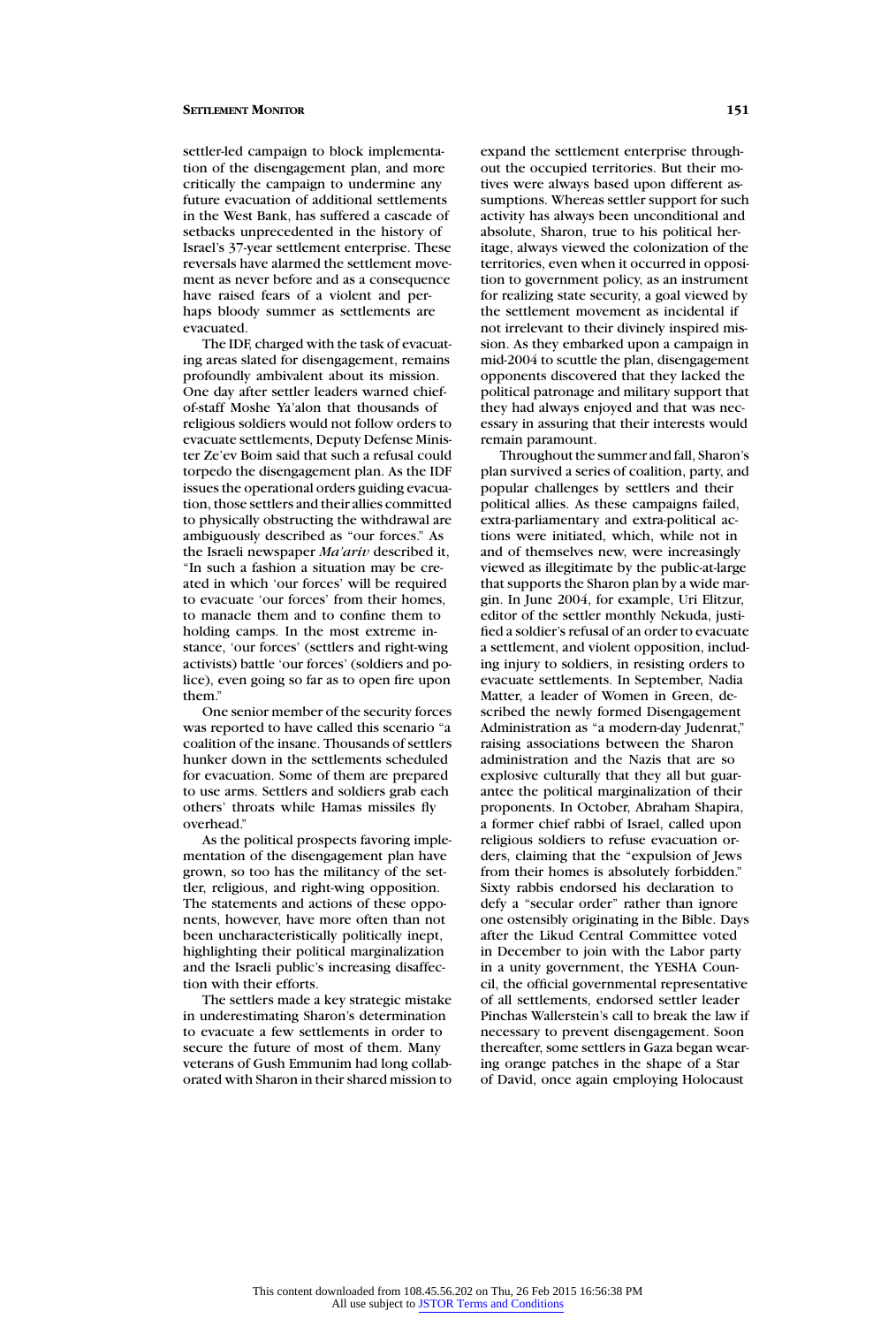imagery in the service of their efforts. This action confirmed the image of Sharon's opponents, in the words of one *Jerusalem Post* columnist, as a "crowd of fanatics." A public outcry forced the abandonment of the action within days. In January 2005, settlers once again violently confronted soldiers sent to dismantle two mobile homes placed in a settlement outpost without authorization. At one point, an IDF soldier fired a warning shot.

The program of opposition marked by exploitation of Holocaust imagery, calls for insubordination by soldiers, and appeals to the supremacy of divine imperatives over civil laws has placed settlers and their supporters at the ineffective margins of political action. What distinguishes this campaign from previous efforts, however, is not so much the use of these instruments. Settlers have, after all, never honored the sanctity of law when it obstructed their aims. Ariel Sharon himself once famously advised soldiers to ignore orders to confront settlers. What has changed, however, is the use of these tactics in a political environment that is no longer committed to their maximalist territorial agenda. This is not to suggest that the settlement movement itself is in danger or that Sharon has adopted the Geneva plan. The facts on the ground continue to attest that this is not the case. But it is this clash of interests that serves to highlight the radical and marginal core of the settlement movement as it has always been, from the days more than two decades ago when settlers clashed with the IDF at Sebastia to the recent confrontations at an outpost near Yitzhar.

# **PALESTINIANS CONSIDER USES FOR SETTLEMENTS AFTER DISENGAGEMENT**

*From* Settlement Report, *February– March 2005.*

*Palestinians are considering potential uses for settlement areas to be evacuated by Israel later this year in the Gaza Strip and West Bank as part of its disengagement plan. The following are excerpts from* Reintegration and Development of Evacuated Areas, *prepared by the Palestinian Authority's Ministry of Planning.*

#### *Gaza Strip*

The sand dune areas in the north and south, where the two major colony blocs [Nisanit and the Katif bloc] are located, contain the best water aquifers, represent landscapes and natural features of very high value, and constitute an important potential for environmentally sound, sustainable

agriculture. According to the *Regional Plan for Gaza Governorates*, it is of the utmost importance that these areas are protected against unplanned development. As a rule, the sand dune areas will be reintegrated as areas under environmental protection against urban development. The assets in the urban built-up areas of the colonies must therefore be removed, because they endanger Palestinian long-term sustainability requirements. This would also include service buildings, such as fire stations, clinics, and schools.

**Netzarim** can be a part of the urban growth strategy of Gaza City and would serve as a core for low-density development.

**Morag** is situated on the main road between Khan Yunis and Rafah. The location does not coincide with the growth strategy for these two cities; however, Morag is interesting because of its function as an agricultural colony. It could serve as a research and development facility in agriculture, in connection with university expansion plans in the south....

**Kefar Darom** does not coincide with growth strategies for Dayr al-Balah, but neither does the location contradict them.... These considerations point to the conclusion that Kfar Darom is better suited for agricultural purposes than for urban functions.

**Erez** [industrial zone] will retain its significance after the withdrawal of Israeli forces and should be integrated and strengthened as an industrial zone when transferred to Palestinian control.

The **Neve Dekalim** industrial plant does not coincide with any Palestinian needs or interests for development. It contradicts the environmental considerations and, therefore, must be removed and the soil restored.

Some of the sand dune colonies [Katif bloc] have a typical suburban residential quality that could be utilized as tourist villages/resorts. They contain residential and recreational structures such as the hotel and pool in the south, and restaurants, playgrounds, [and] sports facilities in other areas that could be reintegrated within a Palestinian tourism and recreation concept. Further investigation is required in order to ensure their compliance with the relevant environmental considerations. These units, if reintegrated, must not be allowed to form clusters for random densification based on pure speculation.

Areas used for agriculture can be easily reintegrated as such, with an emphasis on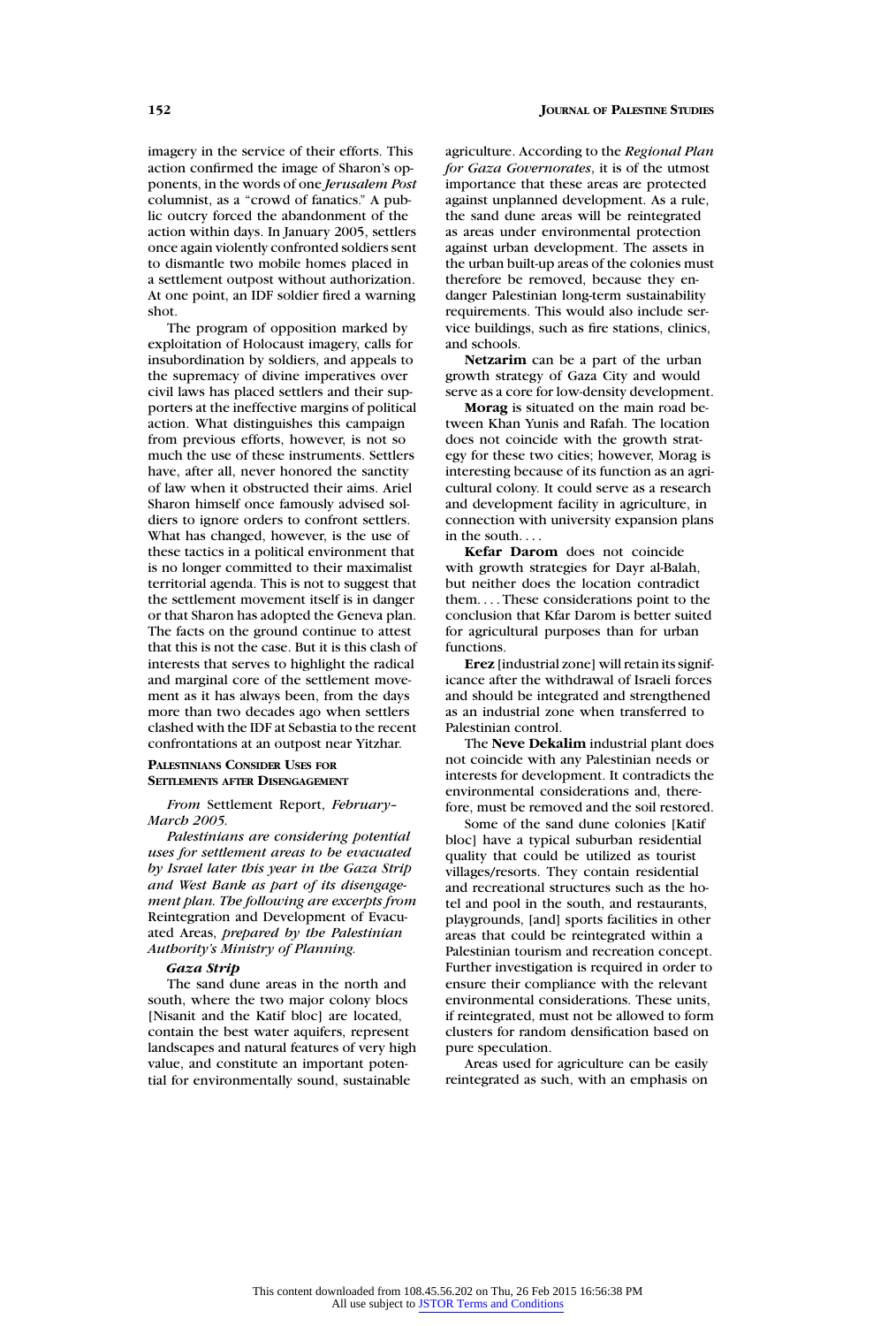changing cropping patterns and irrigation methods, etc., to minimize water use such as [in] horticulture and production of value crops, e.g., vegetables, strawberries, and flowers. This concerns all colony areas.

The road network in the colony areas coincides with the configuration of the regional road network in the Gaza Strip. Hence, the main road network of the colonies should be kept intact. The utility of local roads will be decided upon after inspection.

Infrastructure, such as electricity, water, [and] wastewater and telecommunication networks and facilities, can largely be taken over and reused, pending inspection and evaluation

All formal and informal solid waste dumps must be removed. Toxic and otherwise harmful waste [must also be] completely removed and the natural state restored.

#### *West Bank*

Israeli withdrawal from the four colonies with maintenance of the existing closure system would not bring any benefits to the Palestinian community. It would provide only marginal benefits for Palestinian development. In political and humanitarian terms, mere withdrawal will not contribute to any significant improvement...

**Ganim** and **Qadim** are located within a Nature Protection Area. There are two alternative uses of the area, which to varying degrees, could be combined:

Rehabilitate the area as a natural reserve, reestablish lost vegetation, and reintegrate it into the Nature Protection Area.

Explore the area's potential for local tourism and recreation based on ecological principles and sustainable use....

**Sanur** is located within a valuable agricultural area.... The site has potential use primarily in military/administrative uses.

**Homesh** is a hilltop settlement. Because of topographical conditions, according to the *Regional Plan for the West Bank Governorates*, it has no potential for urban development. Before colonization, it was used for agricultural purposes, primarily horticulture and grazing. It should thus be rehabilitated as an agricultural area, where fruit trees could be replanted, etc.

The northern part of [the] West Bank is neither an independently functional territory nor a political entity in itself, particularly if existing restrictions on movement of goods, services, people, and capital persist. Full withdrawal would still leave the area isolated from its regional center, Nablus, from

the rest of the West Bank and Gaza, and from neighboring countries.

Mere withdrawal from the four colonies would create a limited number of minor project possibilities—at a local level—which would represent a very marginal but positive contribution.

# **SETTLEMENT EXPANSION CONTINUES**

#### **QUIETLY CARRYING ON BUILDING**

*The article excerpted here, written by Aluf Benn, appeared in* Ha'Aretz *on 7 January 2005. The full text is available online at www.haaretz.com.*

At the Netiv Avot outpost, near the Jewish settlement of Elazar in the Etzion Bloc, they are covering mobile homes with cementblock walls and gradually turning them into stone houses. In the neighboring outpost, Givat Hahish, someone has built an improvised two-story villa that rises above the mobile homes. The tenants are getting ready forthe snow that will fall soon and cut off the muddy roads that were paved with funding from the Housing Ministry in the days when National Religious Party MK Effie Eitam was the minister. When the water on the roads freezes, even Jeeps with snow chains on their tires will find it difficult to drive here.

The head of the Etzion Bloc local council, Shaul Goldstein, is proud of his outposts. On Saturdays he walks with his neighbors from the Jewish settlement of Neveh Daniel to pray at the nearby outpost of Neveh Daniel North. They have developed a worship service there that is suited to youngsters in a mobile home that serves as a synagogue. There are no stone houses in Neveh Daniel North, only a few mobile homes and an Israel Defense Forces observation post opposite the nearby Arab village of Nahlin. One of the inhabitants serves as an officer in the police's special antiterror unit; another young settler who has been at the outpost for five months is now trying to get accepted to the unit.

Goldstein knows that these outposts are on the evacuation list and claims: "This is our land of Israel and it is our right to be on it." The outposts, he adds, were set up to prevent a Palestinian takeover of lands: "If the state would show concern for the lands the way it should, I would have no need of outposts."

The government's claims that this is illegal construction seems to him like an excuse. He knows that this is a political matter.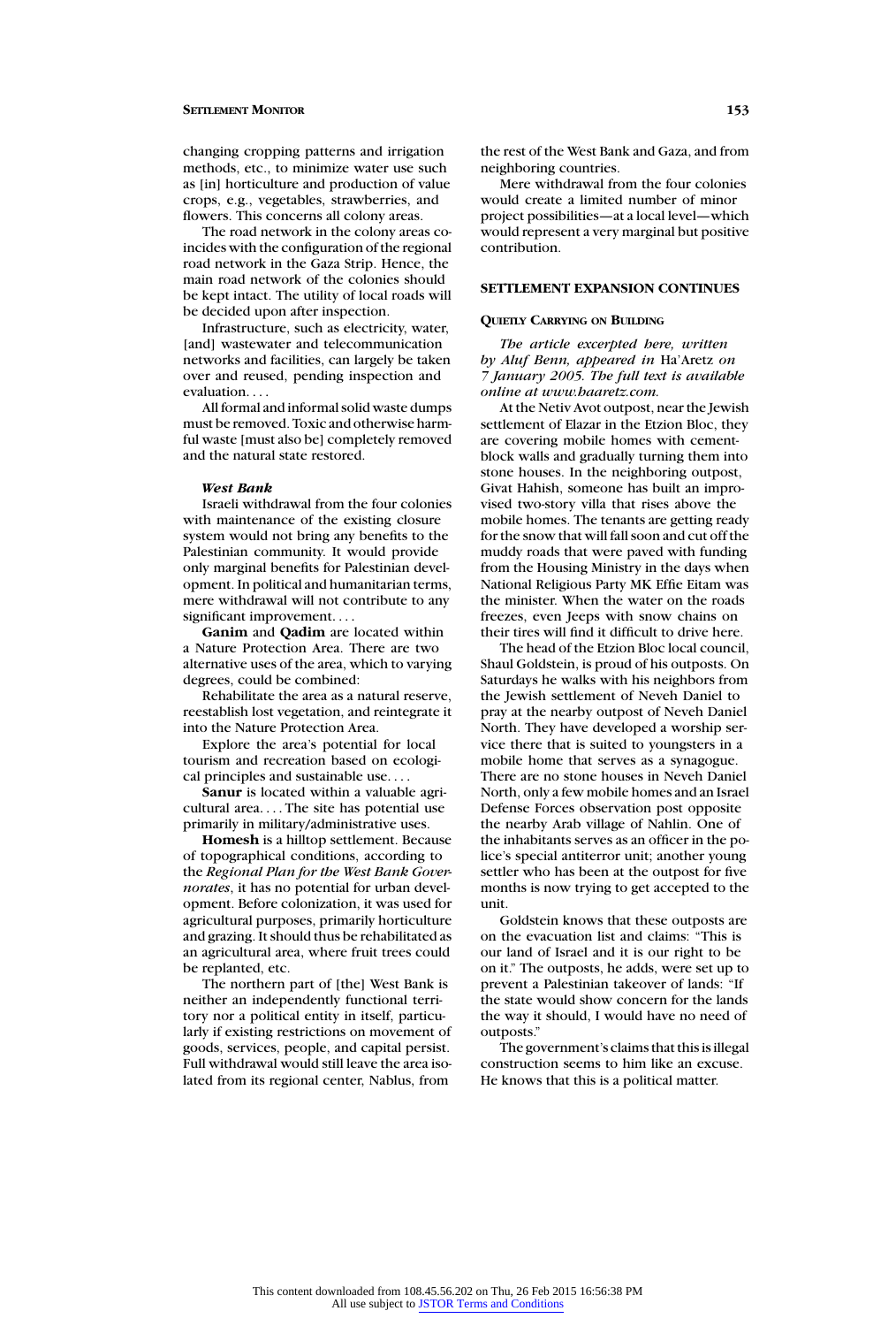In the Etzion Bloc there are no violent confrontations between Jewish settlers and the security forces, like in Yitzhar, nor are there conflicts with Arab neighbors over groves of trees and cultivated lands. Here the struggle over the land of Israel is being conducted quietly. The Etzion Bloc is known as one of the "consensus blocs" that will be annexed to the state of Israel in the permanent status agreement, even in Yossi Beilin's Geneva accord.

Jewish settlement in the Etzion Bloc dates back to the days of the British Mandate; it was destroyed in the War of Independence and renewed after 1967. But despite the political consensus, there are no "quality of life" settlers here like there are near Kfar Sava. The majorities of the inhabitants are religious and settled on the ridge for ideological reasons....

In recent months Goldstein has been conducting a lobbying campaign to influence the route of the separation fence in his area. The problem is knotty, because in the vicinity there are four Palestinian villages with 18,000 inhabitants and a great many Palestinian fields and vineyards. The Palestinian grapevines are planted between the Jewish settlements, in less crowded rows than those used in Israeli vineyards. But where the land is worked, even to a meager extent, it is impossible to declare it "state land" and settle Jews there. Goldstein has proposed annexing the villages to Israel and giving rights to their inhabitants. The idea has not been accepted and now he is fighting to distance the fence from the outermost houses in the Jewish settlements and to position it on the next ridge—without too much success. The authorities have decided to put Givat Itim, which was supposed to have greatly expanded the Jewish settlement of Efrat, on the other side of the fence. The land, some of which was under Jewish ownership before 1948, will be encircled by a patrol road; the army will leave for its patrols there through a gate in the fence.

This month Sharon will bring the route of the separation fence in Gush Etzion to the government for approval, but it is clear that the final decision will be made by the High Court of Justice. This will be the first time that Israel tries to put a large settlement bloc on its side of the fence, and it will put to the test the commitment of U.S. President George W. Bush to recognize the existence of "Israeli population centers" in the territories. Bush was talking about the permanent status agreement, but the

practical test of his promise is in the facts that are being established now in the building of the fence and in the expansion of the Jewish settlements.

#### *Not Afraid of Rice*

When he announced the plan to disengage from the Gaza Strip last year, Sharon declared that the government would "act to strengthen Israel's control in those parts of the land of Israel that will be an inalienable part of the state in any future agreement." In other words, Israel is leaving Gaza and taking a deeper hold in the settlement blocs in the West Bank. The problem is that at the same time Sharon also promised the Americans that there would be no building in Jewish settlements "beyond the existing construction line" and that the outposts that were established during the period of his tenure would be evacuated. Since then the government has been pursuing a double policy: One arm is getting ready to freeze the settlements and evacuate the outposts, while the other is approving plans for building and taking control of lands.

The implementation of the promises to the Americans is advancing slowly but surely. White House National Security Advisor Condoleezza Rice recently told an Israeli personage: "We know that things are under control."

At the Defense Ministry they have completed the demarcation of the "Blue Line," which will establish the boundaries of Jewish settlement in the West Bank. The demarcation team, headed by Brigadier General (res.) Baruch Spiegel, adviser to the defense minister, has already mapped out 65 settlements—half of the total in the West Bank. The old, manually drawn maps have been redrawn and computerized. Progress is being made according to an alphabetical order. Since its work methods have been determined, the team is advancing at a rate of 20 settlements per month. In the spring, the government echelon will be presented with an orderly file, denoting the permissible areas for construction in each settlement, the illegal construction and the building that has been done outside settled areas. The mapping team was surprised by the deviations it has discovered—like a house divided such that half of it was inside the demarcation plan and half outside.

On February 1, attorney Talia Sasson, who was appointed to examine the problem of the outposts, will present her interim report to the prime minister's adviser, Dov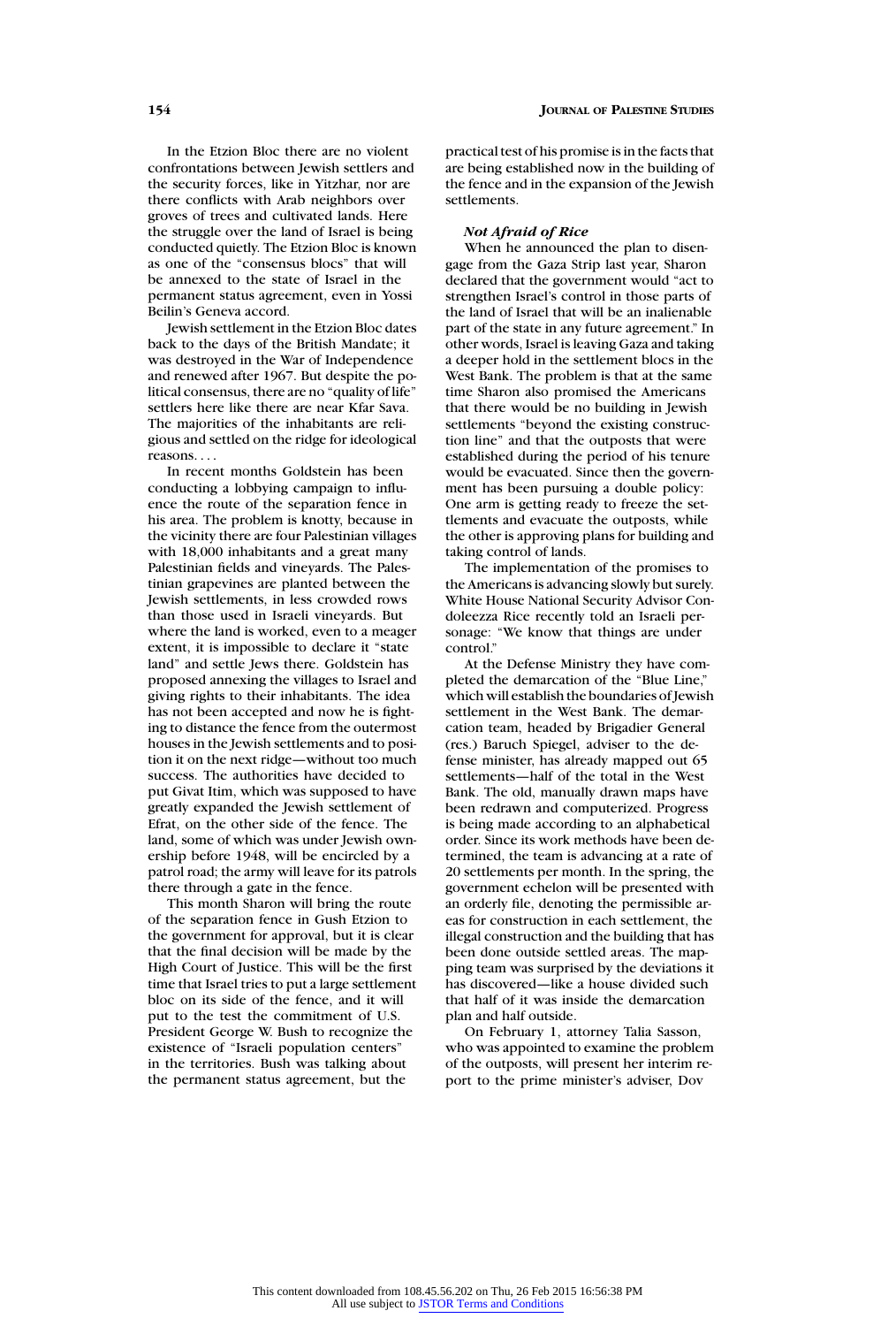Weisglass [see Doc. C2]. Among other things, she will recommend strengthening the coordination among government ministries so that they will not be able to fund illegal building. Housing Minister Tzipi Livni has already toughened the procedures for approving projects and locating mobile homes. The list of the 20 illegal outposts is still waiting for evacuation orders, but preparations are going ahead and in the near future an "evacuation director" will be appointed to deal with the property of the evacuees.

American pressure is deterring the establishments of new outposts or construction deep in the territories. Dror Etkes, the settlement-tracker from Peace Now, says that during the past year, only one significant outpost was set up, and others are developing at a snail's pace. Etkes and his gray truck are familiar visitors at the outposts. "Are you from Peace Now? We don't agree with you, but at least you're objective," an armed settler at an outpost near Eli says to him, by way of flattery.

The impression that has been created by the procrastination in clearing the outposts—as if they had been established secretly and need to be discovered by satellites and planes—is very much exaggerated. The settlers are not hiding. The Nofei Nehemia outpost near Ariel, two rows of mobile homes with a strange scarecrow in the guard's booth, is mentioned on the Samaria local council's Internet site as a community that was established in 2002—during the "forbidden" era.

Sharon and Defense Minister Shaul Mofaz are quietly releasing building permits in the large settlements or those close to the Green Line (pre–1967 War border). There is also building being done according to older permits. The claims by the settler leaders that everything is dried out and frozen are helping the government vis-à-vis the American pressure. The official level is advancing the declaration of state lands in the E-1 plan to link Jerusalem to Ma'ale Adumim, which is perceived on the left as a deathblow to the final status agreement because it will cut the northern West Bank off from the southern part and prevent the Palestinian state from having essential territorial contiguity. MK Ephraim Sneh (Labor) wrote this week to the chairman of his party, MK Shimon Peres, that it is incumbent upon him to fight in the government against this plan. But the Americans are keeping mum:

The understandings with them are about actual construction, not planning procedures.

## *Between Line and Fence*

"The policy is that everything is frozen, but in the large blocs the implementation of the freeze rules is different," explains a senior official source. "In a small community it is easy to demarcate the construction line, but in large blocs it is difficult. There are residential neighborhoods, there are industrial zones, and you need common sense." According to this source, in the meantime Israel and the U.S. are refraining from demarcating the settlement blocs. "The freeze is not a punishment, but rather a process aimed at preserving reserves of land for the Palestinian state," he says. "If the U.S. recognizes your claim that the blocs will remain yours forever, why should it make a fuss when you build on your own property?"

The Americans had a scare a few months ago when a tender was issued for the construction of 640 housing units in the ultra-Orthodox city of Upper Beitar. At Sharon's bureau they were told that these are multistory buildings that take up little land. But in the Jewish settlement of Eli, in the heart of the northern West Bank, the building of a neighborhood of several dozen apartments was prevented: "There are serious doubts there as to whether the place will be in our hands. At Alfe Menashe there are no such doubts," says the official source. Another construction project was quietly stopped in Kiryat Arba.

According to Peace Now, the main building effort in the Jewish settlements in the West Bank is now focused on the area between the Green Line and the separation fence, and it is aimed at turning the fence into Israel's permanent border. There are many signs of this on the ground. The huge gate that has been set up in the fence near Alfe Menashe, on the road that goes up to Karnei Shomron and Keddumim, looks like a border crossing point and not like a temporary barrier, even though the smiling female soldiers there make do with hearing the drivers speak Hebrew and don't ask for identification.

Development is booming at Alfe Menashe, which has been left on the Israeli side of the fence. Council head Hisdai Eliezer says he has not been given approval for new plans, "but the truth is that I don't need more. Alfe Menashe is organized with respect to construction, the pace is accelerated and the sales are good. The place is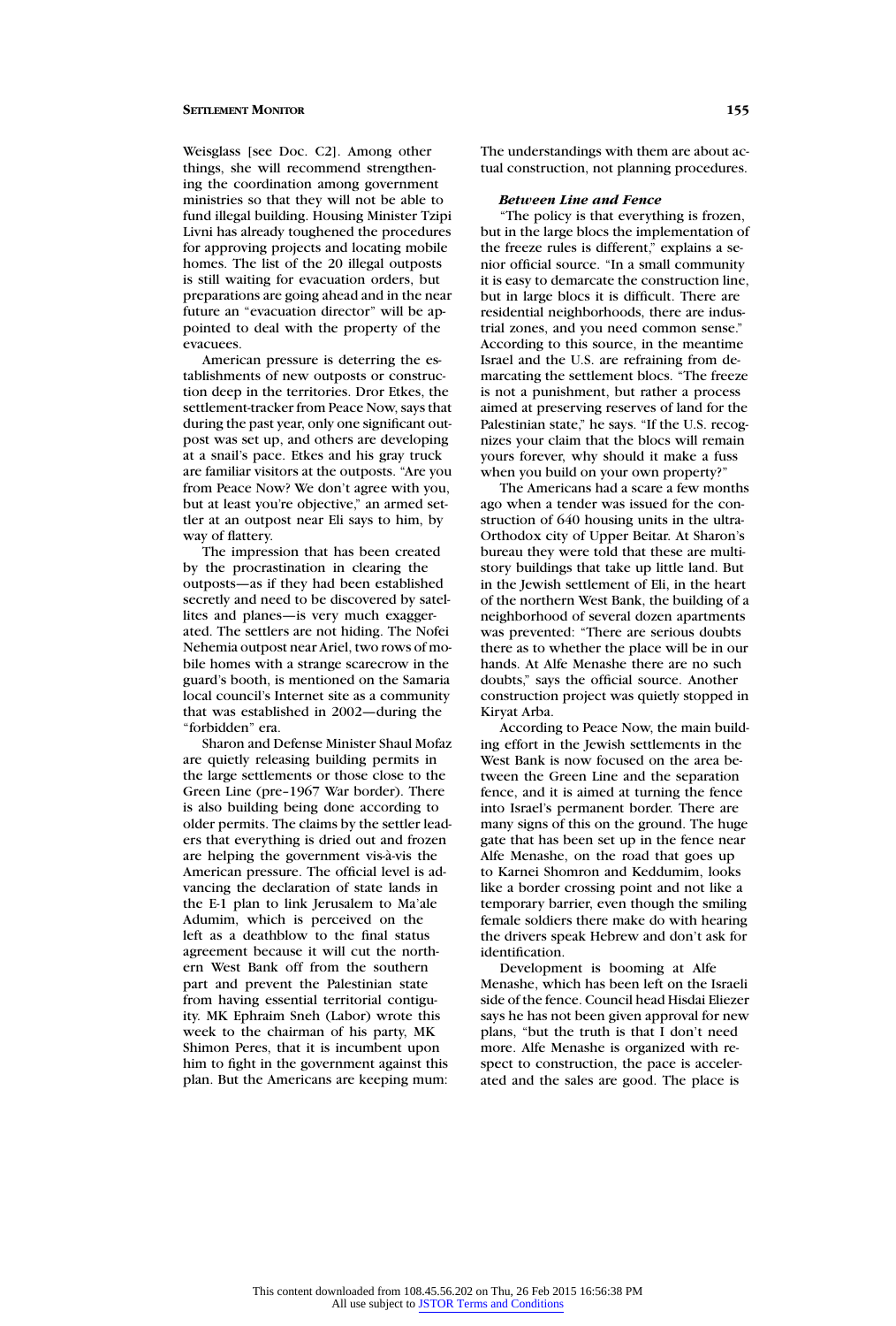beautiful, and it is not perceived as an ideological settlement."

At Givat Tal, which is between the veteran settlement and the fence, they are now completing the water tower for a new neighborhood where about 1,000 apartments will be built, doubling the number of inhabitants. Another neighborhood, located near the community of Nirit that is inside the Green Line, is causing public and legal controversy. At Tzofim, between Qalqilya and Tulkarm, they are preparing land for a new neighborhood north of the settlement, at the site of an old quarry. In recent days the place has attracted demonstrations by the left against "land theft," but it does not look like the project is going to be stopped.

Bimkom, the Planners for Planning Rights nonprofit association of architects, which acts to promote human rights in planning procedures, is helping petitioners to the High Court of Justice against the route of the separation fence. Its people have gathered information about extensive building plans in Jewish settlements between the Green Line and the fence, like Salit and Reihan, which have been through various stages of approval. Alon Cohen-Lifschitz of Bimkom says that these plans were prepared before the construction of the fence, and they prove that its route has been suited to expansion needs in the Jewish settlements, divorced from security considerations.

Security, however, is a relative concept. It can be viewed in the narrow perspective of stopping terrorists and preventing terror attacks. And it is also possible to argue, as the prime minister believes, that there is an important security need for expanding the state's narrow "waist" between Kfar Sava and Netanya, and for physical control over the groundwater reservoir. This too is a part of the struggle for the land of Israel, and Sharon is focusing on this with the backing of promises from Bush.

# **OUTPOST SURVEY IN THE OCCUPIED TERRITORIES, 2004**

*The following report by Peace Now's Dror Etkes was published on 26 January 2005 and is available online at www.peacenow.org.il. While all settlements in the West Bank, Gaza, and East Jerusalem are illegal under international law, new settlement "outposts," all located in the West Bank, are also illegal under Israeli law, since they were built after Is-* *rael's 1996 official commitment not to build new settlements and yet are entirely distinct from pre-1996 "authorized" settlements, and therefore cannot be considered expansion of authorized settlements.*

#### *Overview*

Today there are 99 outposts in the West Bank.

Two outposts were dismantled in 2004.

One outpost was dismantled and rebuilt in 2004.

Three new outposts were erected in 2004. Twelve outposts were expanded significantly.

Permanent construction is being carried out in 15 outposts.

#### **Outposts dismantled during 2004**

- 1. Ginot Arye
- 2. Tal Binyamin Synagogue

**Outpost dismantled and rebuilt in 2004** 1. Mitzpe Yitzhar

**New outposts erected during 2004**

- 1. Migron South
- 2. Ofra Northeast
- 3. Ofra Southeast

## **Outposts under expansion in 2004**

- 1. Alt. 468 (Nofei Prat)
- 2. Eli 762–Haro'e
- 3. Esh Kodesh
- 4. Gilad Farm
- 5. Giva'ot Olam (Avri Ran Farm)
- 6. Givat Asaf
- 7. Givat Hatamar (Efrat)
- 8. Kida (Adei Ad North)
- 9. Ma'ale Rehava'am
- 10. Nofei Nehemiah
- 11. Rachelim South
- 12. Tzur Shalem

# **Outposts in which permanent construction is being carried out**

- 1. Adei Ad
- 2. Ahiya
- 3. Amona
- 4. Bruchin
- 5. Derech Ha'avot
- 6. Givat Harel
- 7. Haresha
- 8. Hayovel Section
- 9. Itamar Hill 777
- 10. Itamar Hill 782
- 11. Nof Harim
- 12. Palgei Mayim
- 13. Shalhavet Yitzhar
- 14. Tekoa D
- 15. Yair Farm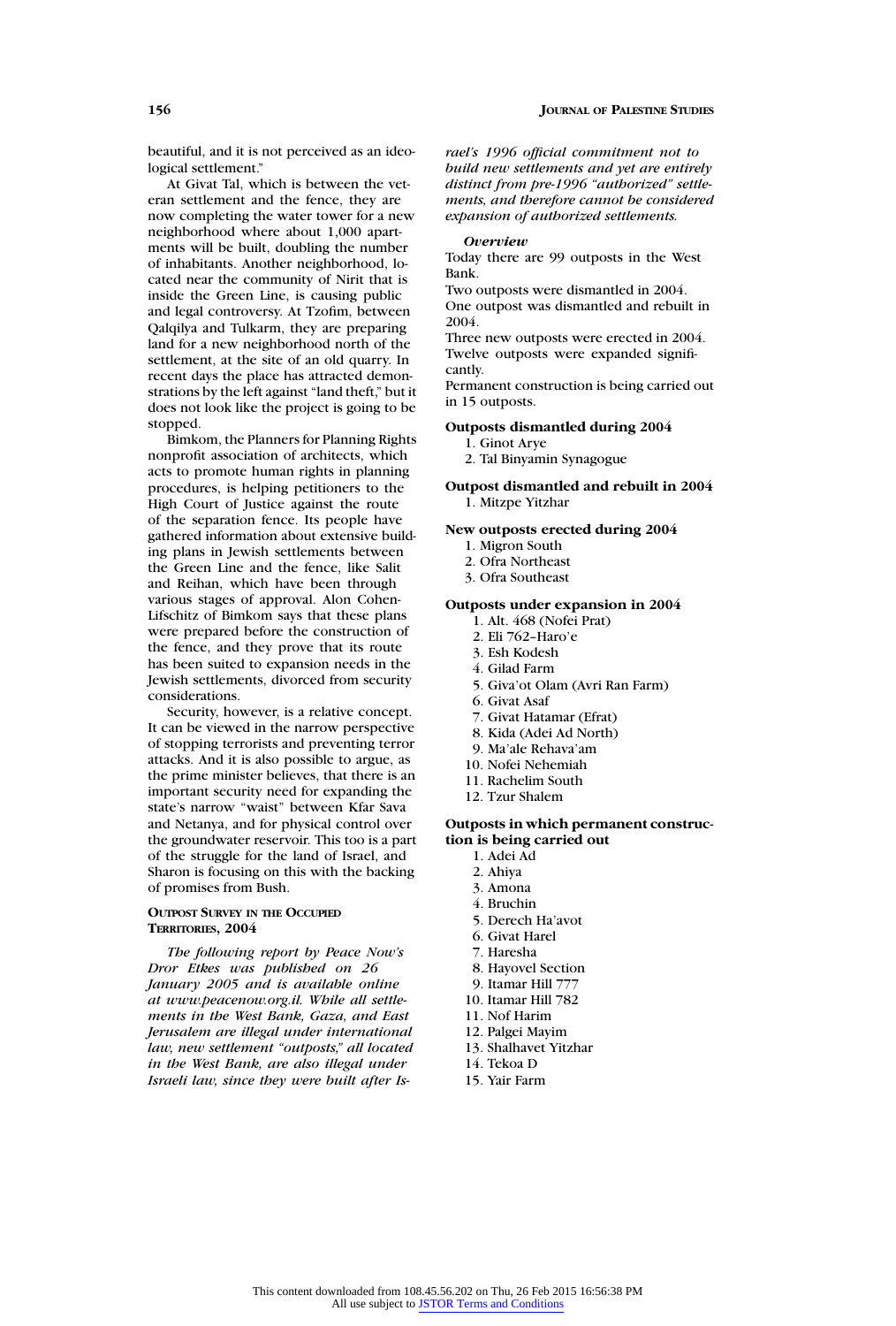#### *Summary*

The surge in new outposts during the first two years of the intifada (2001–2) and the first half of 2003 (until the line was drawn in July 2003) decelerated during 2004. This year saw a minor increase in the overall number of outposts.

The outpost called Ginot Arye (south of Ofra) was dismantled. Its dismantlement by the settlers themselves, which was carried out despite all the threats and promises that it would be hotly contested, did not signal the beginning of a new trend regarding the government's attitude toward the outposts, but rather was the continuation of its old policy, which could be described as "sleight of hand." The dismantlement of Ginot Arye, which, from the very beginning, was established on land which even the State of Israel recognized as being private Palestinian land, was intended to alleviate immediate legal pressures, without attempting to deal with the depth and breadth of the all-inclusive problem of the outposts. Therefore, as this outpost has been dismantled, the caravans were transferred to two sites located east of Ofra, thereby establishing two new outposts, one of which (Ofra Northeast) was quickly populated. That very week, permanent construction of 10 buildings in the veteran outpost of Amona, also located east of Ofra, began. There is no doubt that these events (the dismantling of the outpost, the transfer of the caravans to two eastward locations, the construction of permanent buildings in Amona) are part of an unwritten agreement between the settlers and the Ministry of Defense.

Peace Now recently received an official letter from the Civil Administration of the West Bank, stating that the Israeli authorities consider the construction activity in Amona to be illegal.

#### **SHORT TAKES**

*From* Settlement Report, *February– March 2005.*

#### *A Flexible Freeze at State*

*Is it also your [view] that Israel is committed to all parts of the road map, including the freeze on settlements, which would include natural growth?*

*Ereli:* Those are commitments that have been made—to work toward a freeze of settlement activity, including natural growth.

*Well, to work toward a freeze in settlement activity? No, no, the road map says freeze*

*all settlement activity.*

*Ereli:* Yes.

*Not work towards a freeze* ...

*Ereli:* And we are—our position is that that is the goal that we are working toward, a freeze on settlement activity.

*And in the meantime, it may be okay for there to be growth of settlements?*

*Ereli:* We need to get from where we are to a freeze, and that is a process that we are engaged with the Israelis on.

—State Department Daily Press Briefing, Adam Ereli, Deputy Spokesman, 6 October 2004

#### *No Penalty for Settlement Expansion*

The Bush Administration has decided not to penalize Israel for its settlement construction activities in the occupied territories by reducing the amount of U.S. loan guarantees made available to Israel. The three-year \$9 billion program of guarantees is similar to a \$10 billion program established in the early 1990s to facilitate the absorption of Soviet immigrants. Last year the United States deducted \$170 million from the loan guarantee amount.

# *The More Things Change ...*

Since the summer of 2002, Israeli officials have claimed, and U.S. officials have denied, that the Bush administration has agreed to settlement expansion within the built-up areas of existing settlements and that all settlement expansion taking place is consistent with that limitation. Notwithstanding the problematic nature of such an agreement, which is a deliberately ineffective means of constraining settlement expansion, even a cursory survey of expansion activities in the West Bank suggests that Israel is blatantly ignoring its territorial restrictions.

The idea of a formal U.S.-Israel agreement establishing permissible settlement expansion in each settlement has been an on-again-off-again proposition. Professionals at the State Department and elsewhere remain vehemently opposed to such an effort, arguing that it engages the U.S. in micromanaging settlement expansion and formally makes Washington an accomplice in an Israeli effort U.S. policy has opposed for almost four decades.

Support for the idea is said to be centered at the Middle East bureau at the National Security Council headed by Elliot Abrams.